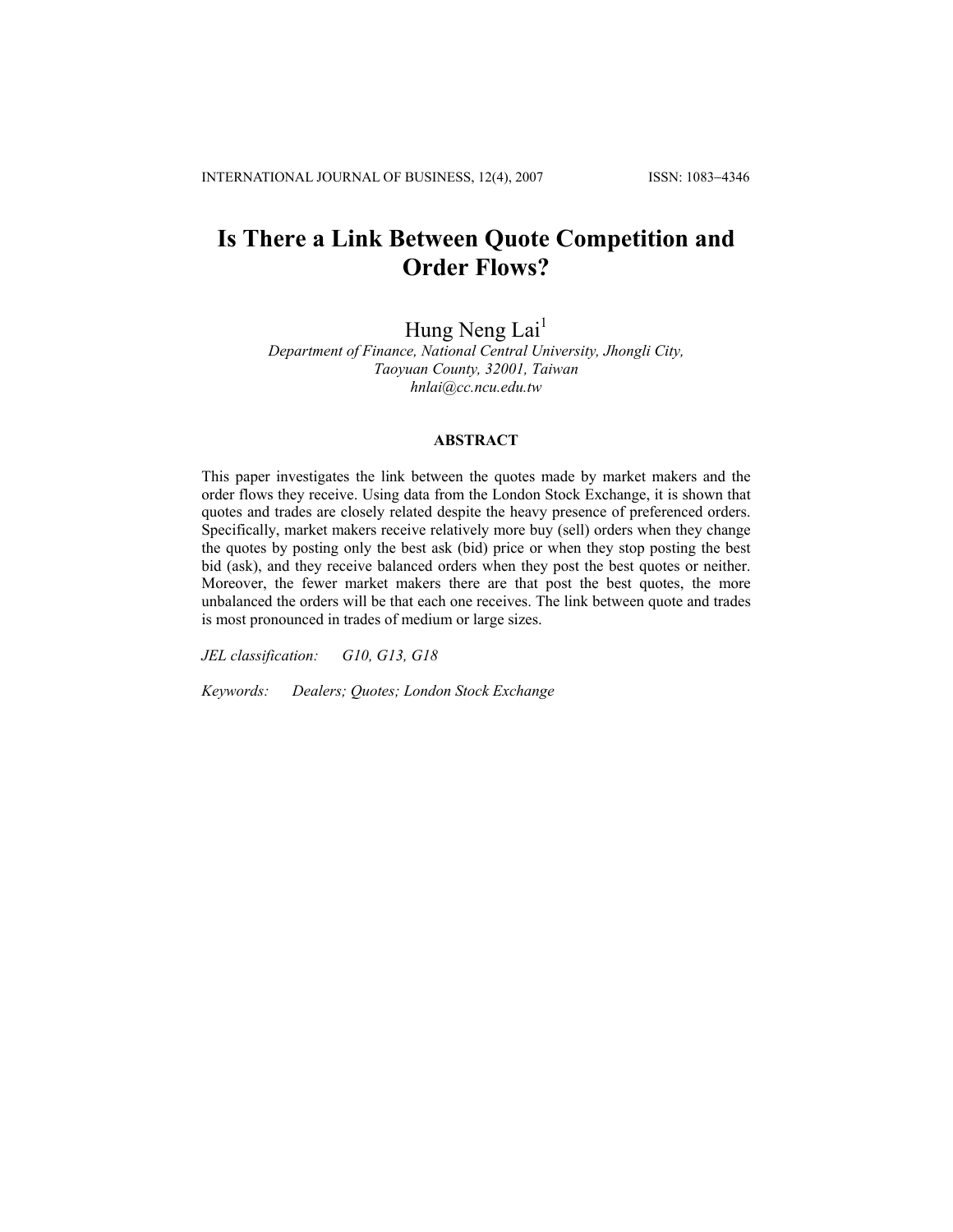## **I. INTRODUCTION**

The aim of this paper is to investigate if quote competition is related to order flows in a dealership market. The regulator of such a market expects market makers to compete with one another to offer the best services to the investors. The quality of the services can be evaluated from different dimensions, such as the speed of the trades or the volumes of the trades, but undoubtedly it is the costs of the trades that attract much of the attention. In theory, broker-dealers route orders to those market makers who quote the lowest ask or the highest bid price. Thus, investors enjoy the lowest execution costs and market makers have to compete in quotes to attract business. In practice, broker-dealers often route preferenced orders to those market makers who execute the order at prevailing best quotes but who do not post those quote themselves. If preferenced orders are substantial, then it is interesting to see whether posting the best quotes has anything to do with attracting order flows.

This paper provides detailed analysis of quotes and trades on the London Stock Exchange (LSE), which used to be a typical multiple dealership market. Even after the introduction of electronic limit order books for liquid stocks, the majority of the stocks are still trading in a dealer system, the Stock Exchange Automated Quotation System (SEAQ), where registered market makers are obliged to maintain two-way quotes on every trading day**. 2** The SEAQ screen provides relevant information of quotes, including the names of the market makers, their bid and ask prices, and the current best quotes. Nevertheless, the market participants are free to choose any market maker to trade with, even though the market maker may not post the best quotes. As a result, preferenced orders are pervasive. Board et al. (1996) and Hansch et al. (1999) respectively find that nearly 80% and 71% of the orders are preferenced. However, defining preferenced orders by volume and excluding trades with big sizes, Chang et al. (2000) find that only 36% of the orders of liquid stocks are preferenced.

Is there a link between order flows and quote competition in the London market? The evidence is mixed. Board et al. (1996) state that posting the best quotes does not make a significant difference on the terms of trades. Board et al. (2000) further provide evidence that there are some "fair weather market makers" who apparently do not commit to market making. Reiss and Werner (1998) believe that moving the quotes to attract customer order flow is costly and suggest market makers use inter-dealer trading to reduce inventory positions. Hansch et al. (1998) find that the market makers together on the best ask and the bid respectively increase market shares by 6.6% and 5.3%, such that market makers may have some incentives to compete for the order flows. Finally, Chang et al. (2000) suggest that market makers may compete in depths instead of prices.

This paper examines to what extent quotes on the LSE are related to the order flows. The investigations in this paper focus on the effects of quote competition on the order imbalance. The reason to examine order imbalance is simple. Previous work such as Reiss and Werner (1996) and Hansch et al. (1998) report that market makers usually position their quotes without changing the spread.<sup>3</sup> As a result, most of the time some market makers post only the best ask, others post only the best bid, while still others post neither. If market makers compete in quotes, then they appear to compete for unbalanced orders. On the other hand, it is often argued in the literature that market makers set the quotes for inventory or information reasons. It implies that market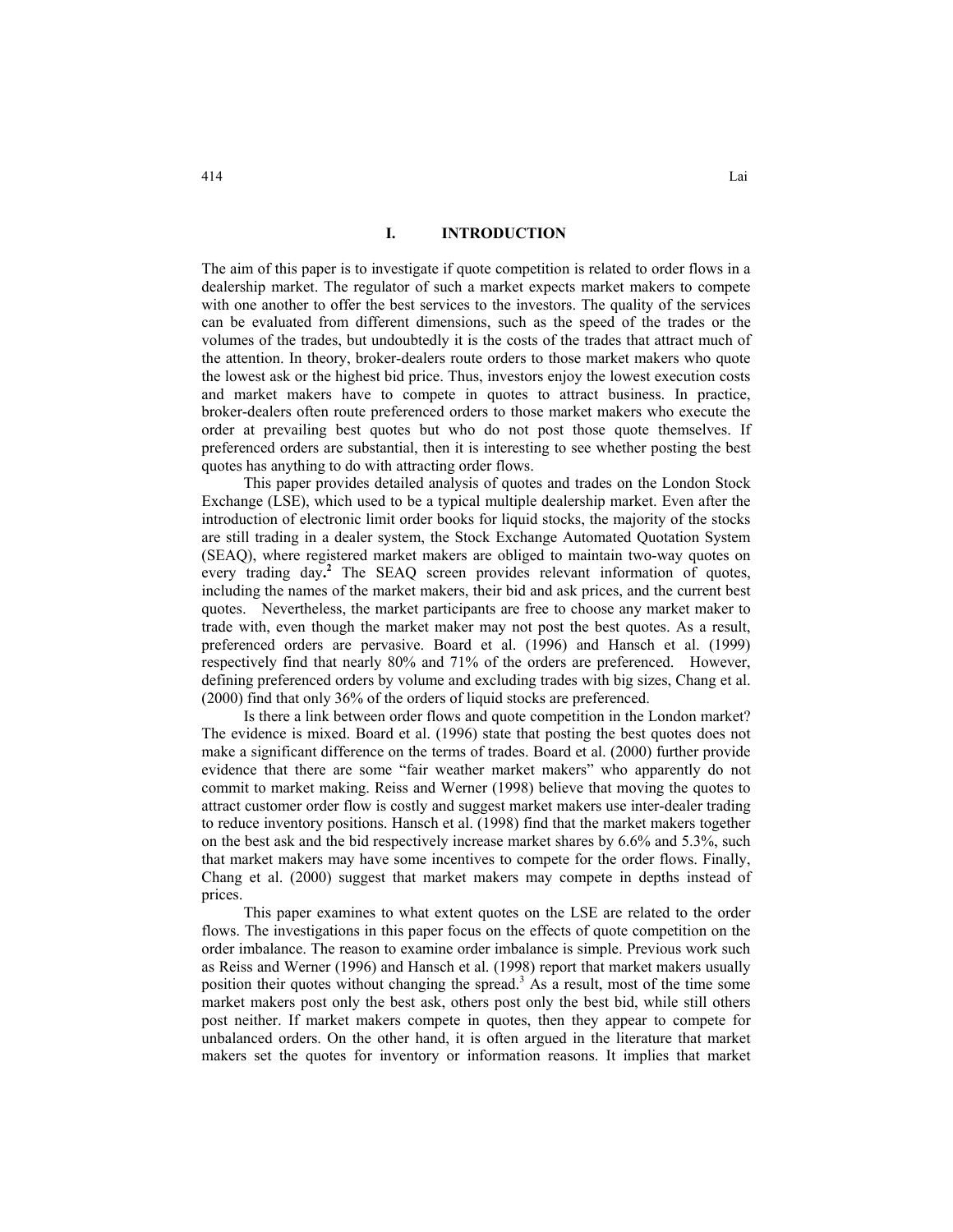makers have incentives to attract orders from one side of the yellow strip. Therefore, it is interesting to examine to what extent the quotes of market makers are related to the directions of the orders they receive.

One may intuitively expect the market makers who post only one side of the best quotes receive unbalanced order flows, whereas the orders of those who post both or neither side of the best quotes would be balanced. To examine the order imbalance, simple measures are created by subtracting the number or volumes of seller-initiated trades from buyer-initiated ones, expressed in percentage points. It is an approach similar to that taken by Hansch et al. (1998). They compare standardized relative inventory positions between market makers who change the quote and who have the longest or shortest inventory positions, and they conclude that changes in quotes are related to changes in inventory.

The approach used by this paper is direct and simple, without comparing inventory positions among market makers. Moreover, early studies on the LSE focus on liquid stocks, almost all of which are FTSE-100 constituents, but this paper includes less-liquid stocks in the sample. The shift of the attention is particularly interesting because only less-liquid stocks are traded in SEAQ nowadays. Moreover, there are less preferenced orders of less-liquid stocks, so that it is useful to contrast their results from those of liquid stocks.

Another reason to include less-liquid stocks is that few market makers provide quotes for them, and it turns out that the number of market makers posting the best quotes affects the link between order flows and quote status. As the number of market makers on the best quotes decreases, the orders of those who post the best quotes become even more unbalanced. The results may partly explain why the increase in market share as a result of posting the best quotes in Hansch et al. (1998) is not very impressive: They pool all the data together, including the case in which everybody posts the best quotes and the increase in market share is always zero, and the increase does not appear to be substantial.

This paper further investigates what kinds of size of trades are attracted by quotes. Market makers only honor their quotes up to a certain trade size. Prices of trades with sizes bigger than the quote size have to be negotiated between clients and the market makers, and the latter may not post the best quotes. However, it is shown that posting the best quote on one side attracts that side of the trades for different sizes. By posting the best quotes, market makers not only commit themselves to executing trades smaller than the quote size, but they also signal their willingness to execute larger trades with lower costs. The signaling effect further strengthens the link between quotes and order flows.

The remainder of the paper is organized as follows. Section II provides a descriptive and preliminary analysis of the question. Section III considers the change of order imbalance with respect to the change in quote status of market makers. Section IV provides more analysis on the quote status, trade imbalance, and trade sizes. Section V concludes the paper.

# **II. DATA**

#### **A. Descriptions**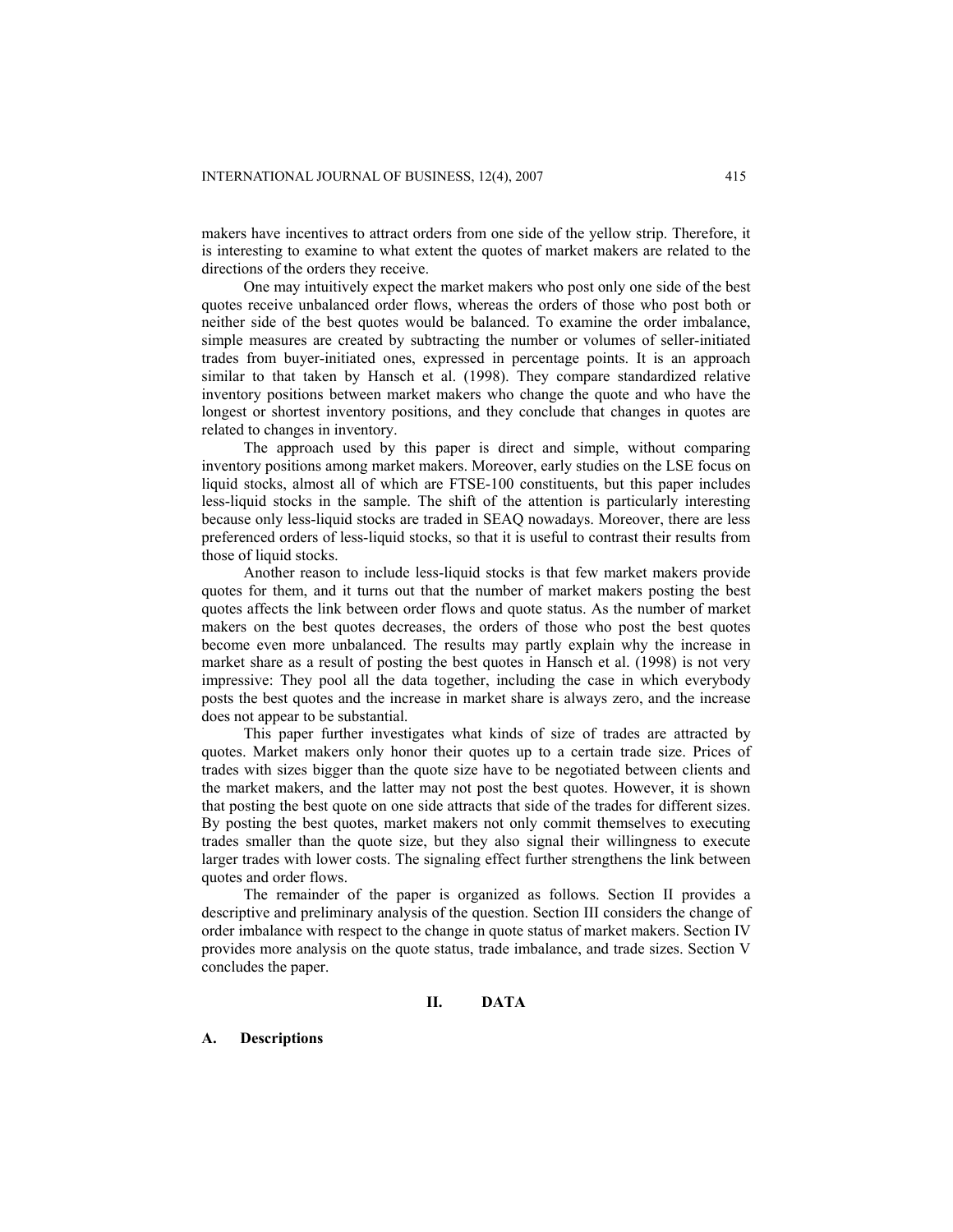Data are retrieved from the CD-ROM *Transaction Data Service* provided by the London Stock Exchange. The format of the dataset is similar to the one used by Hansch et al. (1999) in that both the transaction and quote records contain the identifications of market makers. The sample includes all SEAQ trades on stocks for which more than one market maker posts quotes during all the trading days between February and March 1996. Trades in Inter-Dealer-Broker markets are excluded as they are arranged by the brokers instead of going through SEAQ.

Summary statistics of the data are shown in Table 1. There are 1,831 stocks in the sample. Twenty-eight firms act as market makers, and as many as nineteen market makers are found to quote one stock. The spreads are quite large for the less-liquid stocks. However, as the number of market makers increase, the spreads fall and the ratio of inside spread to the quote spread decreases. The quote and the inside spreads of the stocks with many market makers are similar to those in Hansch et al. (1999) and Huang and Stoll (2001), both of which study liquid stocks.

| Table 1            |
|--------------------|
| Summary statistics |

| #                   | #      | $\%$  | $\frac{0}{0}$        |      |      | <b>Daily Number of Market Makers</b> |       | <b>Number</b> | Volume in  | Prefer-  |
|---------------------|--------|-------|----------------------|------|------|--------------------------------------|-------|---------------|------------|----------|
| of                  | of     | Ouote | Inside               |      |      | On-Ask On-Bid On-Both Straddle       |       | of trades     | £ millions | enced    |
| MM                  | stocks |       | <b>Spread Spread</b> |      |      |                                      |       |               |            | trades % |
| $\mathbf{2}$        | 606    | 8.25  | 7.04                 | 0.46 | 0.45 | 1.07                                 | 0.01  | 70,442        | 904        | 19       |
| 3                   | 429    | 7.03  | 5.52                 | 0.89 | 0.92 | 0.63                                 | 0.05  | 67,916        | 1,129      | 29       |
| $\overline{\bf{4}}$ | 250    | 5.23  | 3.64                 | 1.28 | 1.33 | 0.31                                 | 0.16  | 47,497        | 1,274      | 36       |
| 5                   | 161    | 4.55  | 2.85                 | 1.57 | 1.66 | 0.15                                 | 0.50  | 37,765        | 1,576      | 40       |
| 6                   | 112    | 3.17  | 1.92                 | 1.92 | 1.99 | 0.03                                 | 1.02  | 32,808        | 1,320      | 47       |
| 7                   | 73     | 3.21  | 1.81                 | 1.92 | 2.09 | 0.00                                 | 1.70  | 29,254        | 1,374      | 51       |
| 8                   | 74     | 3.21  | 1.85                 | 2.16 | 2.54 | 0.00                                 | 2.14  | 37,753        | 1,665      | 52       |
| 9                   | 77     | 2.39  | 1.33                 | 2.44 | 2.55 | 0.00                                 | 2.84  | 66,835        | 2,652      | 56       |
| 10                  | 32     | 2.30  | 1.32                 | 2.63 | 2.51 | 0.00                                 | 3.38  | 34,973        | 1,815      | 59       |
| 11                  | 20     | 2.26  | 1.31                 | 2.44 | 2.64 | 0.05                                 | 3.96  | 22,533        | 1,716      | 56       |
| 12                  | 23     | 2.42  | 1.30                 | 2.47 | 2.36 | 0.09                                 | 5.54  | 29,480        | 1,644      | 62       |
| 13                  | 23     | 2.43  | 1.31                 | 2.59 | 2.89 | 0.00                                 | 5.43  | 36,361        | 2,082      | 59       |
| 14                  | 21     | 1.72  | 0.95                 | 2.90 | 3.27 | 0.00                                 | 5.70  | 30,031        | 2,452      | 58       |
| 15                  | 36     | 1.57  | 0.87                 | 2.96 | 3.15 | 0.01                                 | 7.03  | 59,321        | 3,849      | 63       |
| 16                  | 46     | 1.38  | 0.74                 | 2.45 | 3.13 | 0.00                                 | 8.47  | 118,717       | 9,059      | 66       |
| 17                  | 47     | 1.15  | 0.63                 | 3.29 | 3.31 | 0.00                                 | 8.21  | 99,445        | 6,826      | 68       |
| 18                  | 32     | 1.09  | 0.56                 | 3.11 | 3.25 | 0.00                                 | 9.03  | 182,322       | 13,095     | 67       |
| 19                  | 14     | 1.14  | 0.56                 | 2.55 | 3.25 | 0.00                                 | 10.95 | 143,012       | 10,655     | 71       |
| <b>Buy</b>          |        |       |                      |      |      |                                      |       | 468,940       | 32,327     | 54       |
| Sell                |        |       |                      |      |      |                                      |       | 677,525       | 32,758     | 58       |
| <b>Total</b>        |        |       |                      |      |      |                                      |       | 1,146,465     | 65,086     | 57       |

The next four columns of the table indicate the means of the number of market makers in one of the four quote status during the day: At best ask only ("on-ask"), at best bid only ("on-bid"), at both best bid and ask ("on-both"), and at neither of the best quotes ("straddling" the yellow strip).**<sup>4</sup>** The number of market makers who straddle the yellow strip is bigger than in previous studies. Reiss and Werner (1996) find the median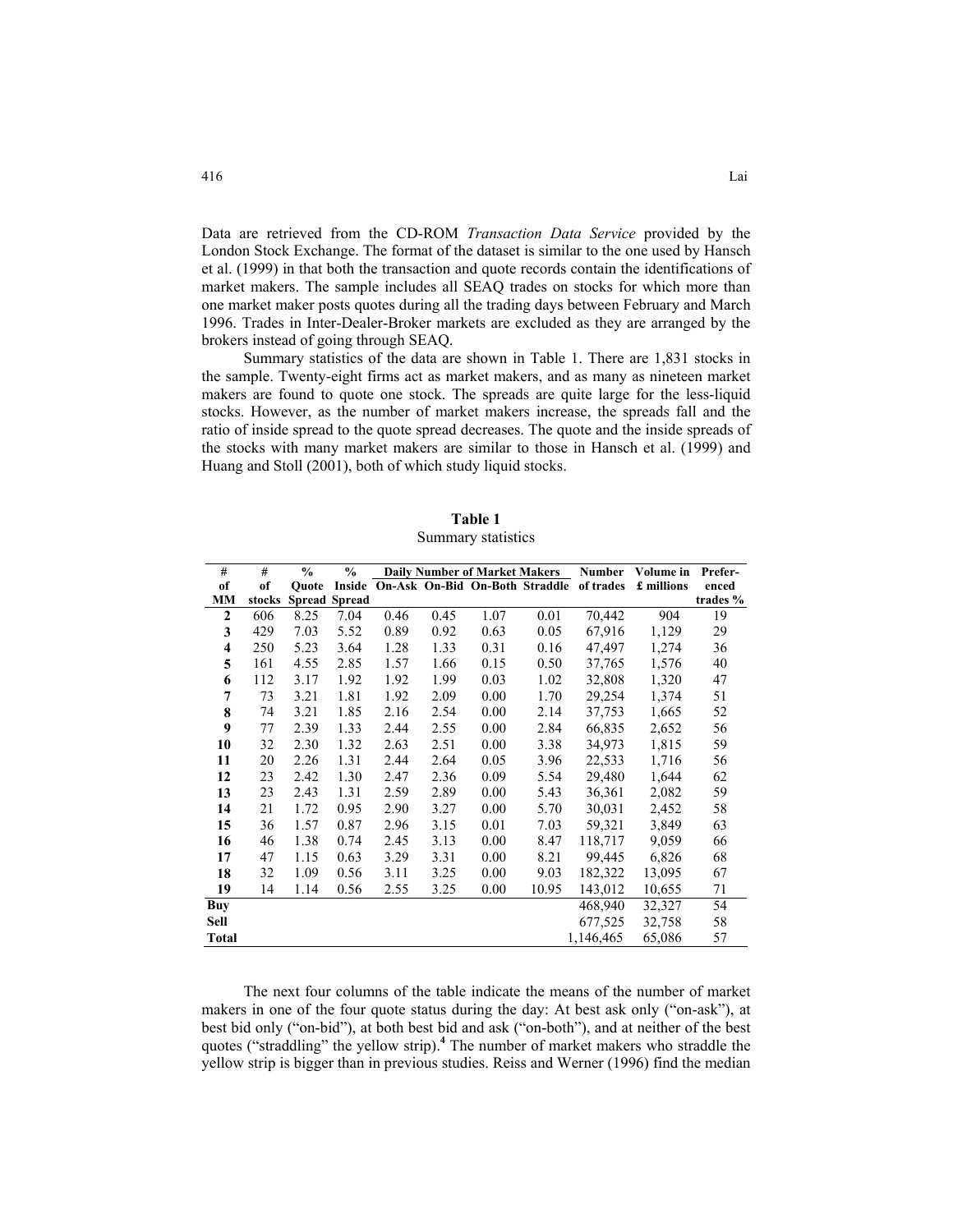of market makers on the best bid, ask, and straddle are 4, 4 and 1 respectively. Hansch et al. (1998) report that 70% of market makers quote one side, and there are typically two to four market makers at either side at any time. Board et al. (1996) also state that more than half of the market makers are on either side of the best quote. In the current sample, however, straddling the yellow strip is much more common.

Despite the apparent differences, this sample exhibits some other features similar to those in previous studies. For example, same as documented in Board et al. (2000), market makers use a few common spreads, among which three, five, seven, and ten pence are the most popular ones. Second, although there is no formal tick rule, market makers appear to post the quotes in pence. Regarding the change in quotes, it is very rare for market makers to change the spreads or the quote size. More than 99% of the quote changes are to move the bid and ask upwards or downwards together by one or two pence.

The next columns report statistics from trade records. There are more than 1.1 million trades and the volumes of the trades are more than 65 billion pounds sterling. A lot of trades concentrate on a few stocks with many market makers. In contrast, those stocks with only two or three market makers do not trade very frequently. The bottom of the table reports the trades classified as buyer- and seller-initiated trades, which are defined according to the opposite direction of the market makers. Seller-initiated trades are much more than buyers' trades, but the difference between trading volumes is rather small. It implies that the sample consists of relatively big buyer-initiated trades and many small seller-initiated ones.

The last column of the table reports the percentage of preferenced trades, which, following Hansch et al. (1999), Board et al. (2000), and Chung et al. (2004), are defined as the buyer- (seller-) initiated trades executed by those market makers who were not posting the best ask (bid) prices. Fifty-seven percent of trades are preferenced in the sample. Seller-initiated trades are more likely to be preferenced than buyer-initiated ones. Furthermore, the proportion of preferenced trades is positively related to the number of market makers, along with the number of trades and the turnovers.<sup>5</sup>

The positive relationship between the number of market makers and the proportion of preference trades seems counterintuitive, for the number of market makers is often regarded as a proxy for competitiveness. However, in an investigation on the behavior of London's market makers of liquid stocks, Board et al. (2000) find that some of them do not act in a competitive way, including keeping away from the best quotes and trading mainly with the other market makers. On the other hand, preferenced trades may be a result of competition: If it is too costly to obtain orders by competitive quotes, market makers may seek other means for orders. Indeed, the evidence from Section 3 reveals that posting the best quotes along with a lot of market makers may not obtain many orders.

# **B. Order Flows and Quote Status: Preliminaries**

Hansch et al. (1998) show that the quotes of market makers have small, albeit statistically significant, effects on the trades received; Reiss and Werner (1998) suggest that it is difficult for the market makers to attract orders by moving the quotes; Table 2 examine their claims by grouping the trades by the quote status: "On-ask", "on-bid", "on-both", and "straddle". Panel A reports the number of trades and trading volumes of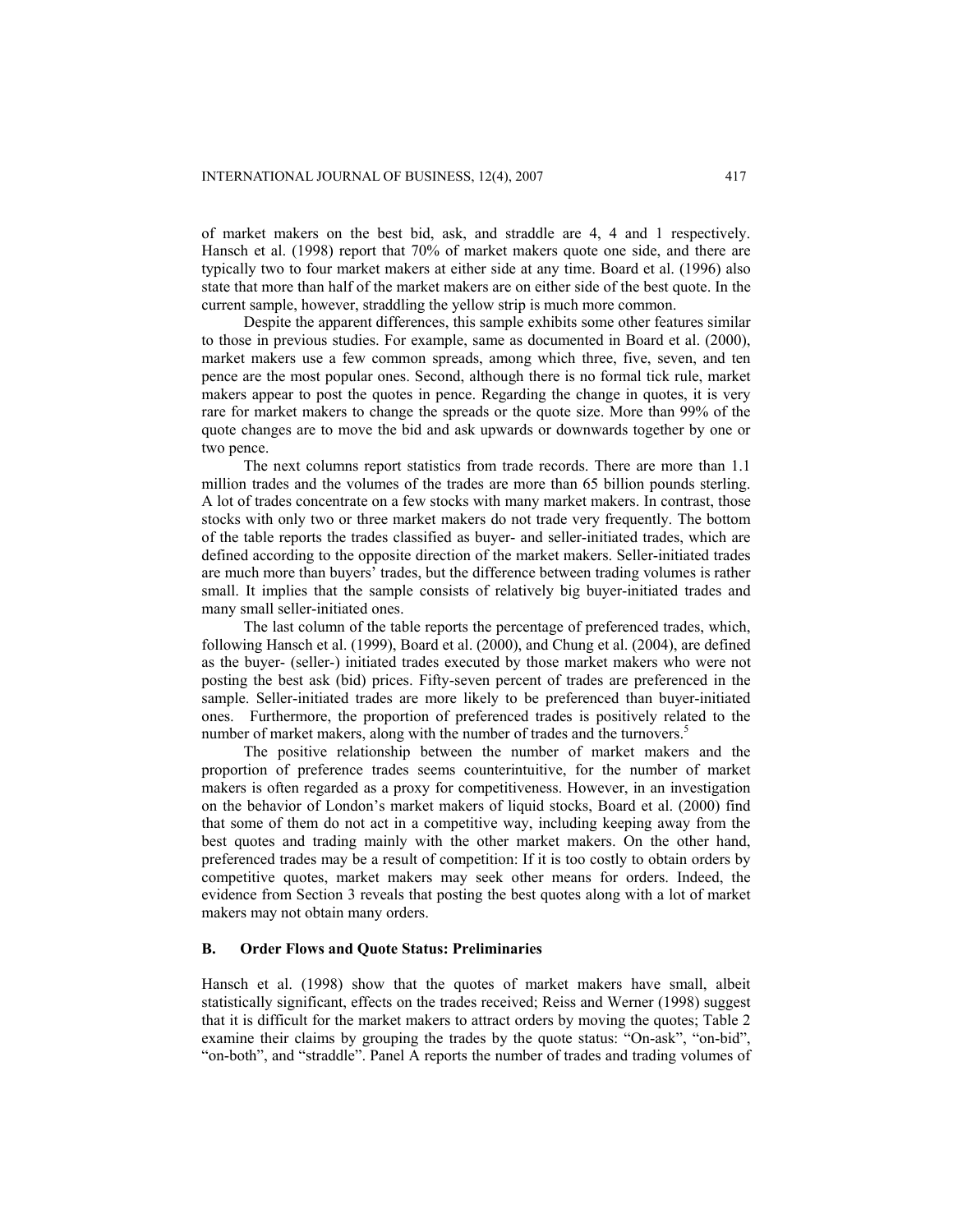the full sample. It shows that market makers execute both buy and sell trades regardless of their quote status, which is a direct consequence of preferenced orders. However, the quote status does make a difference in order imbalance after a close look.

**Table 2**  Trades in the four-way classification

| <b>Ouote</b>                                               |                                         |      | <b>Number of Trades</b> |                 | Volume in £1,000                                                        |      |                                |               |             |
|------------------------------------------------------------|-----------------------------------------|------|-------------------------|-----------------|-------------------------------------------------------------------------|------|--------------------------------|---------------|-------------|
| status                                                     | Buv                                     | $\%$ | Sell                    | $\%$ $\Delta^N$ | Buv                                                                     | $\%$ | Sell                           | $\frac{0}{0}$ | $\Lambda^V$ |
| On-ask                                                     |                                         |      |                         |                 | 160,198 46 187,352 54 -8 11,376,731 57 8,612,404 43                     |      |                                |               | - 14        |
|                                                            | <b>On-both</b> 53,384 49 55,687 51 -2   |      |                         |                 |                                                                         |      | 1,459,523 49 1,507,682 51 -2   |               |             |
|                                                            |                                         |      |                         |                 | <b>Straddle</b> 126,913 38 207,676 62 -24 9,637,799 49 10,001,909 51 -2 |      |                                |               |             |
|                                                            | <b>On-bid</b> 128,445 36 226,810 64 -28 |      |                         |                 |                                                                         |      | 9,853,088 44 12,636,450 56 -12 |               |             |
| Danal D. Cuarna by Different Number of Market Malzona (MM) |                                         |      |                         |                 |                                                                         |      |                                |               |             |

**Panel B. Groups by Different Number of Market Makers (MM)** 

| <b>Number</b> | Ouote           | <b>Number of Trades</b> |               |         |               |            | Volume in £1.000 |                                  |           |               |            |  |
|---------------|-----------------|-------------------------|---------------|---------|---------------|------------|------------------|----------------------------------|-----------|---------------|------------|--|
| of MM         | status          | Buy                     | $\frac{6}{9}$ | Sell    | $\frac{6}{9}$ | $\Delta^N$ | Buy              | $\boldsymbol{\mathsf{0}/_{\!0}}$ | Sell      | $\frac{6}{9}$ | $\Delta^V$ |  |
| $2 - 4$       | On-ask          | 32,645                  | 61            | 21,004  | 39            | 22         | 487,309          | 51                               | 459,556   | 49            |            |  |
|               | On-both         | 38,896                  | 54            | 33.640  | 46            | 8          | 602.480          | 50                               | 610,216   | 50            | $\theta$   |  |
|               | <b>Straddle</b> | 1,918                   | 46            | 2,220   | 54            | -8         | 46.828           | 50                               | 46.511    | 50            | $\theta$   |  |
|               | On-bid          | 24.920                  | 45            | 30,612  | 55            | $-10$      | 508.892          | 48                               | 544.987   | 52            | $-4$       |  |
| $5-15$        | On-ask          | 66.804                  | 49            | 70,070  | 51            | $-2$       | 4,068,183        | 54                               | 3,467,166 | 46            | 8          |  |
|               | On-both         | 11,832                  | 42            | 16.410  | 58            | $-16$      | 701.571          | 49                               | 721.250   | 51            | $-2$       |  |
|               | <b>Straddle</b> | 44.406                  | 41            | 62,954  | 59            | $-18$      | 2,300,238        | 49                               | 2,373,299 | 51            | $-2$       |  |
|               | On-bid          | 53.010                  | 37            | 91,628  | 63            | $-26$      | 3.943.059        | 46                               | 4.569.050 | 54            | -8         |  |
| $16-19$       | On-ask          | 60,749                  | 39            | 96,278  | 61            | $-22$      | 6,821,239        | 59                               | 4,685,683 | 41            | 18         |  |
|               | On-both         | 2.656                   | 32            | 5.637   | 68            | $-36$      | 155.472          | 47                               | 176,216   | 53            | -6         |  |
|               | <b>Straddle</b> | 80,589                  | 36            | 142,502 | 64            | $-38$      | 7,290,733        | 49                               | 7.582.099 | 51            | $-2$       |  |
|               | On-bid          | 50.515                  | 33            | 104.570 | 67            | $-34$      | 5.401.137        | 42                               | 7,522,412 | 58            | $-16$      |  |

Trades are classified according to the quote status of the market makers when they are executed. The four quote status are: Posting the best ask only ("on-ask"), the best bid only ("on-bid"), both the best bid and ask ("on-both"), and neither ("straddling" the best quotes.)  $\Delta^N$  is defined as the percentage of the number of buy trades minus sell, and  $\Delta^V$  is the percentage of the buy volumes minus sell.

Define  $\Delta^N$  as the percentage of the number of buys minus the percentage of the number of sells, and define  $\Delta^V$  as the percentage of buy volumes minus the percentage of sell volumes. Thus,  $\Delta^N$  and  $\Delta^V$  respectively measure the trade and volume imbalance of the market makers under different quote status. Had there been no preferenced orders, then those market makers who post only the best ask would receive only buy orders, and  $\Delta^N = \Delta^V = 100\%$ . By contrast,  $\Delta^N = \Delta^V = -100\%$  for those who post the best bid only. However, there are more sell orders than buy orders and many of the orders are preferenced, and  $\Delta^N$  is all negative for all the quote status in Panel A. On the other hand, the volumes are more balanced than the number of trades. They are positive in "on-ask" and negative in the other three categories, and the smallest ∆*<sup>V</sup>* occurs in the "on-bid". In other words, market makers who post the best ask (bid) only receive relatively more

**Panel A. The Full Sample**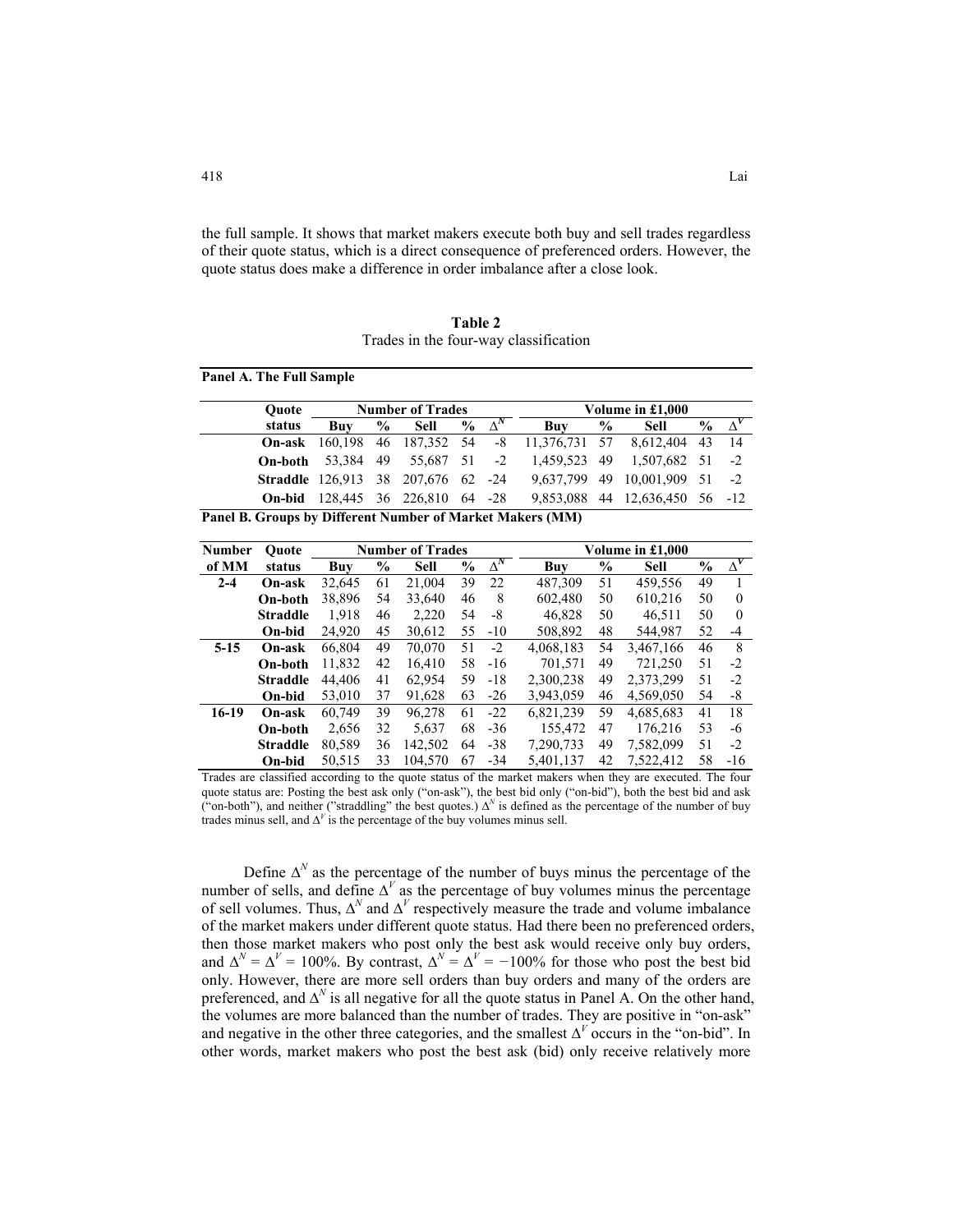buy (sell) volumes despite the presence of preferenced orders.<sup>6</sup>

Panel B further divides the sample into three groups according to the number of market makers of the stocks. The grouping of the stocks reflects not only the competition among market makers, but also the liquidity of the stocks and the level of order preferencing. The first group includes the majority of the stocks. They are thinly-traded stocks with no more than four market makers. The third group consists of over one hundred stocks with no less than sixteen market makers. These stocks account for more than half of the trading volumes on the Exchange.

In each group,  $\Delta^N$  is biggest in the "on-ask" category and smallest in the "on-bid" category, indicating that posting the best ask (bid) only attracts relatively more buy (sell) orders in a market with a heavy presence of preferenced sell orders. The picture is even clearer with  $\Delta^V$ , which is positive in the "on-ask" category and negative in the "on-bid" in all of the sub-samples. The result suggests that large-size orders go to market makers who post the best quotes, which is an interesting phenomenon that will be explored later.

### **III. THE DYNAMICS OF ORDER IMBALANCE**

#### **A. Changes in Quote Status**

Table 2 shows that quoting on one side of the yellow strip attracts relatively unbalanced orders. However, it is a static analysis. The quote status of market makers may change during a day when one or more market makers move their quotes. It is interesting to see whether the change in the quote status affects the balance of orders.

Table 3 presents the means of the changes of  $\Delta^V$  as the quote status of market makers change. Similar to the previous section,  $\Delta^V$  of a particular quote status *x* is defined as the percentage of buy volumes minus that of sell volumes during the time of which the quote status of the market maker is *x*. The change of  $\Delta^V$  presented in the table is defined as  $\Delta^V$  after the change of the quote status minus  $\Delta^V$  before the change. An increase in  $\Delta^V$  means the orders received by the market makers are more unbalanced toward the buy side after the change in quote status, and a fall in  $\Delta^V$  means the orders are more unbalanced toward the sell side.

The quote status is classified into the four categories in Table 3 as in the previous section. The sample only includes the change in  $\Delta^V$  of the consecutive periods when trades are executed in the market.<sup>7</sup> The mean changes of  $\Delta^{V}$  in Panel A reveal that order flows change according to the changes in quote status. For example,  $\Delta^V$  increases when market makers change from any other categories to "on-ask" or when they change from "on-bid" to any other categories. On the other hand, ∆*<sup>V</sup>* falls when market makers change from "on-ask" to any other categories or when they move from any others to "on-bid". The mean change could be as large as seventeen percentage points.

The number of events is large in a few status-change categories. Therefore, the t-values are subject to Lindley's (1957) paradox that they are increasing in the sample size. The solution in classical statistics is to raise the significant level. Alternatively, Connolly (1989) adapted Leamer's (1978) approach to use the Bayesian critical values

$$
t^* = [(n-1)*(n^{1/n}-1)]^{0.5}
$$
 (1)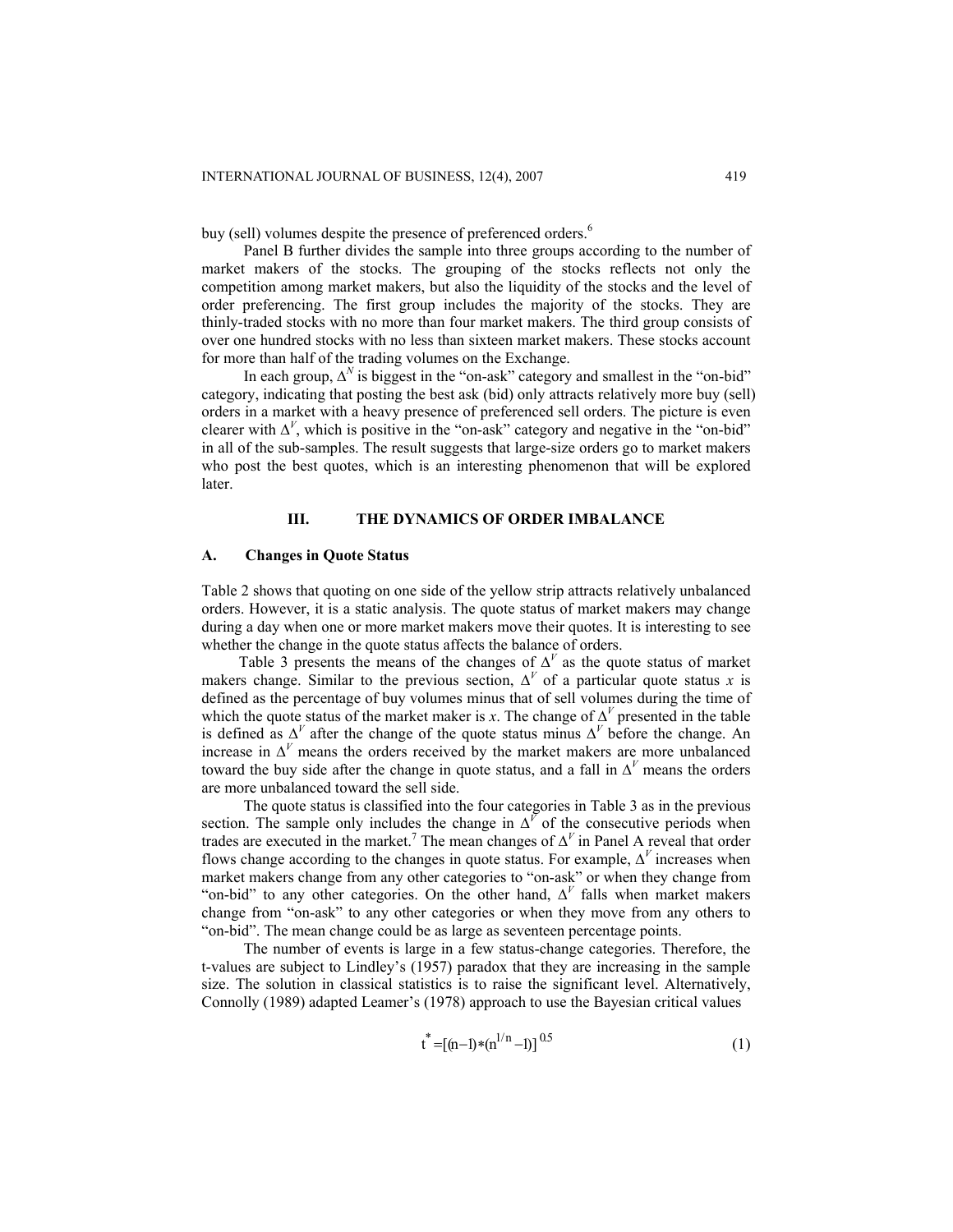where  $n$  is the sample size. The t-values are significant in the Bayesian sense if they are greater than t*\** .

The results from both approaches are reported in Table 3. The t-values which are significant at 0.001 and 0.0001 levels in the classical sense are indicated by one and two asterisks, respectively. The t-values which are significant in the Bayesian sense are typeset in boldface. The different significant criteria yield similar results. The changes are significant whenever market makers move from or into "on-bid" or "on-ask" categories; whereas the changes between "on-both" and "straddle" rarely occur and their  $\Delta^V$  are not statistically significant.<sup>8</sup>

| Table 3                                                                      |
|------------------------------------------------------------------------------|
| Percentage change of volume imbalance with respect to change in quote status |

| Panel A. The full sample            |            |           |                    |                                      |                     |            |                   |            |  |  |  |  |  |
|-------------------------------------|------------|-----------|--------------------|--------------------------------------|---------------------|------------|-------------------|------------|--|--|--|--|--|
|                                     | To: On-ask |           | To: On-both        |                                      | <b>To: Straddle</b> |            | To: On-bid        |            |  |  |  |  |  |
| From:                               | Mean       | t-value   | Mean               | t-value                              | Mean                | t-value    | Mean              | t-value    |  |  |  |  |  |
| On-ask                              |            |           | $-8.75$            | $-14.21**$                           | $-5.69$             | $-29.17**$ | $-14.74$          | $-37.79**$ |  |  |  |  |  |
| <b>On-both</b> 14.25                |            | 24.58**   |                    |                                      | 11.46               | 1.34       | $-17.47$          | $-30.07**$ |  |  |  |  |  |
| Straddle 5.73                       |            | 28.60**   | 1.02               | 0.11                                 |                     |            | $-6.31$           | $-30.60**$ |  |  |  |  |  |
| On-bid                              | 11.91      | 29.12**   | 6.13               | $10.86**$                            | 3.23                | $16.80**$  |                   |            |  |  |  |  |  |
| Panel B. 2-to-4 market maker group  |            |           |                    |                                      |                     |            |                   |            |  |  |  |  |  |
|                                     | To: On-ask |           | <b>To: On-both</b> |                                      | <b>To: Straddle</b> |            | <b>To: On-bid</b> |            |  |  |  |  |  |
| From:                               | Mean       | t-value   | Mean               | $t$ -value                           | Mean                | t-value    | Mean              | t-value    |  |  |  |  |  |
| On-ask                              |            |           | $-16.20$           | $-12.71**$                           | $-12.92$            | $-4.45**$  | $-39.26$          | $-20.19**$ |  |  |  |  |  |
| <b>On-both 29.29</b>                |            | 24.67**   |                    |                                      |                     |            | $-36.10$          | $-29.33**$ |  |  |  |  |  |
| Straddle 21.28                      |            | $7.78**$  |                    |                                      |                     |            | $-16.11$          | $-5.48**$  |  |  |  |  |  |
| On-bid                              | 40.04      | 19.92**   | 13.73              | $11.29**$                            | 4.47                | $1.71*$    |                   |            |  |  |  |  |  |
| Panel C. 5-to-15 market maker group |            |           |                    |                                      |                     |            |                   |            |  |  |  |  |  |
|                                     | To: On-ask |           | <b>To: On-both</b> |                                      | <b>To: Straddle</b> |            | To: On-bid        |            |  |  |  |  |  |
| From:                               | Mean       | t-value   | Mean               | t-value                              | Mean                | t-value    | Mean              | t-value    |  |  |  |  |  |
| On-ask                              |            |           | $-6.99$            | $-7.87**$                            | $-6.71$             | $-17.91**$ | $-15.87$          | $-25.46**$ |  |  |  |  |  |
| <b>On-both</b> $9.14$               |            | $10.73**$ |                    |                                      | $-7.69$             | $-0.37$    | $-10.15$          | $-12.03**$ |  |  |  |  |  |
| Straddle 6.09                       |            | $15.69**$ | 2.91               | 0.19                                 |                     |            | $-7.98$           | $-19.71**$ |  |  |  |  |  |
| On-bid                              | 11.35      | $17.59**$ | 2.84               | $3.49**$                             | 4.07                | $11.11**$  |                   |            |  |  |  |  |  |
|                                     |            |           |                    | Panel D. 16-to-19 market maker group |                     |            |                   |            |  |  |  |  |  |
|                                     | To: On-ask |           | <b>To: On-both</b> |                                      | <b>To: Straddle</b> |            | <b>To: On-bid</b> |            |  |  |  |  |  |
| From:                               | Mean       | t-value   | Mean               | t-value                              | Mean                | t-value    | Mean              | t-value    |  |  |  |  |  |
| On-ask                              |            |           | $-1.64$            | $-1.68$                              | $-5.16$             | $-22.67**$ | $-10.60$          | $-21.32**$ |  |  |  |  |  |
| On-both 3.80                        |            | $4.18**$  |                    |                                      | 16.05               | 1.85       | $-7.36$           | $-8.32**$  |  |  |  |  |  |
| Straddle 5.39                       |            | 23.09**   | $-0.28$            | $-0.03$                              |                     |            | $-5.50$           | $-23.00**$ |  |  |  |  |  |
| On-bid                              | 8.69       | $16.43**$ | 2.60               | $2.95*$                              | 2.84                | $12.59**$  |                   |            |  |  |  |  |  |

The volume imbalance  $(\Delta^V)$  is the percentage of the buy volumes minus sell. The table reports the mean change ∆*<sup>V</sup>* in volume imbalance when the quotes the market makers change from one of the four status to another. The four quote status are: Posting the best ask only ("on-ask"), the best bid only ("on-bid"), both the best bid and ask ("on-both"), and neither ("straddle".) One and two asterisks (\*) respectively indicate the t-values are significant at the 0.001 and 0.0001 level in classical statistics. Boldface t-values indicate that they are significant in Bayesian statistics.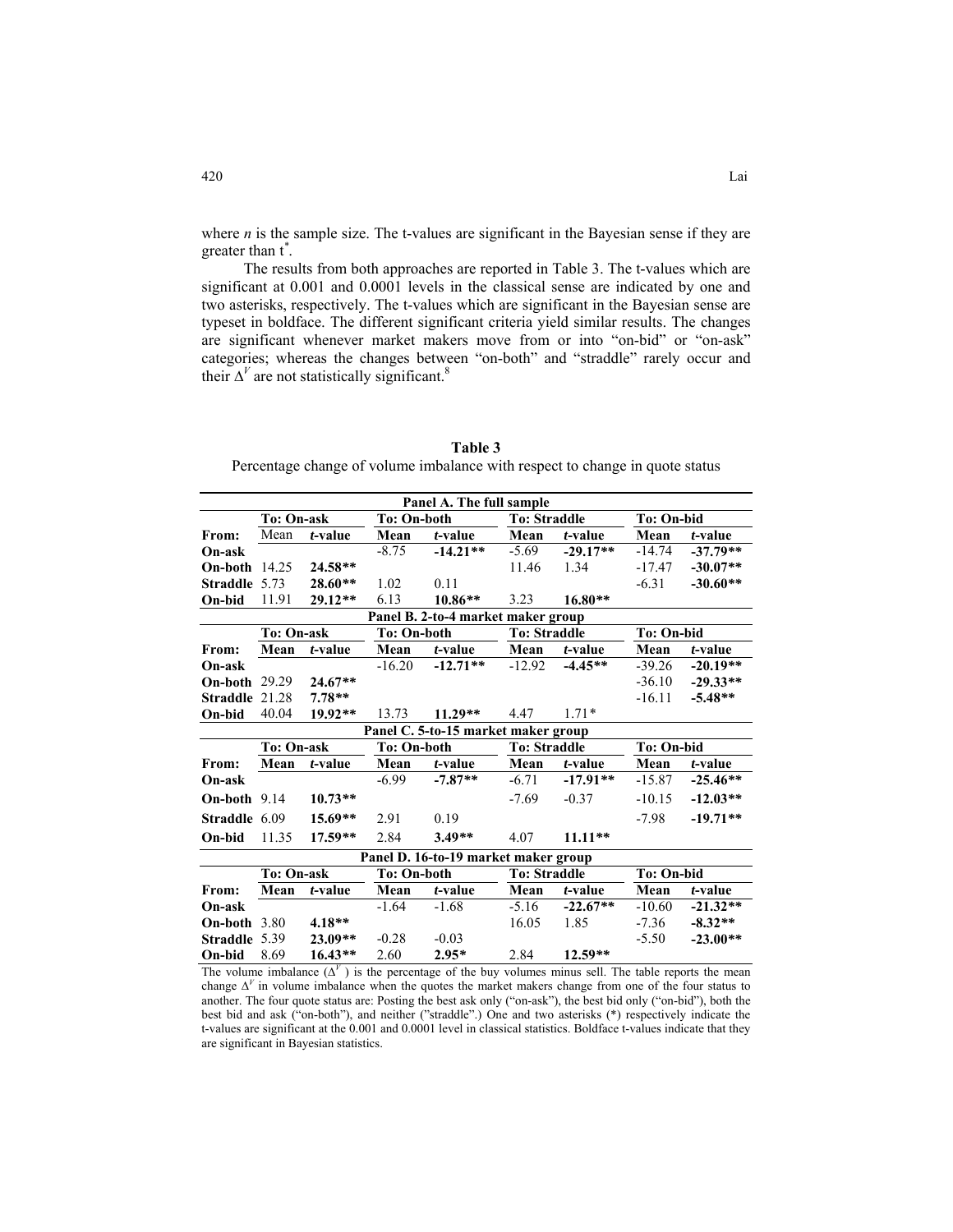The next three panels report the change in  $\Delta^V$  in the three sub-samples grouped by the number of market makers. The pattern prevails that a move to the "on-ask" ("on-bid") category increases (reduces)  $\Delta^V$ , and a move out of the "on-ask" ("on-bid") category reduces (increases)  $\Delta^V$ . In each group, the biggest changes in  $\Delta^V$  take places when the quote status changes between "on-ask" and "on-bid", that is, when market makers change their quotes from one extreme to another. Furthermore, the magnitude of the change is much bigger in Panel B than in Panel C, which is slightly bigger than in Panel D.

Although the grouping reflects the competition, the liquidity, and the level of order preferencing of the stocks, one may be eager to conclude that only the last characteristic is capable of explaining the difference among the three groups. After all, the last group contains large number of preferenced orders, so is it not obvious that the small change of order imbalance in the last group is due to the presence of substantial preferenced orders?

#### **B. Competitions on the Yellow Strip**

The number of market makers plays a substantial role, because non-preferenced orders may go to any market makers on the yellow strip.<sup>9</sup> Therefore, the more market makers there are on the yellow strip, the smaller the order flows will be that each market maker receives. To illustrate whether the number of market makers on the yellow strip indeed affects the order imbalance of those market makers, trades are classified by whether the market maker is on the best quote, and by how many market makers there are on the best quote.

Three categories are identified if the market maker is on the best ask (bid): A\_1 (B\_1) includes the trades of those market makers who stand alone on the best ask (bid), A 2 (B 2) includes the trades of those market makers who post the best ask (bid) when the number of market makers on the best ask (bid) is less than half of the total number of market makers, and A\_3 (B\_3) include the trades of those market makers who post the best ask (bid) when the number of market makers on the best ask (bid) is equal to or more than half of the total number of market makers. Categories A\_4 and B\_4 include trades by the market makers who are not on the best ask (bid).

Table 4 reports the mean change of  $\Delta^V$  as the quote status changes, where the quote status is classified according to the status of the best ask. Panel A shows that if a market maker moves from A\_4 to any other categories, then ∆*<sup>V</sup>* increases. On the other hand, if a market maker moves from any other categories to A 4, then  $\Delta^V$  falls. The change in ∆*<sup>V</sup>* ranges from *−*24% to 23% and all of the t-statistics are significant. If a market maker has been on the best ask, then a move to a category with more (less) market makers on the best ask increases (reduces)  $\Delta^V$ . Regarding the results from the sub-samples grouped by the number of market makers of the stocks, the patterns are still the same, and the quote changes between two extreme quote status (A\_1 and A\_4) yield the biggest changes in order imbalance.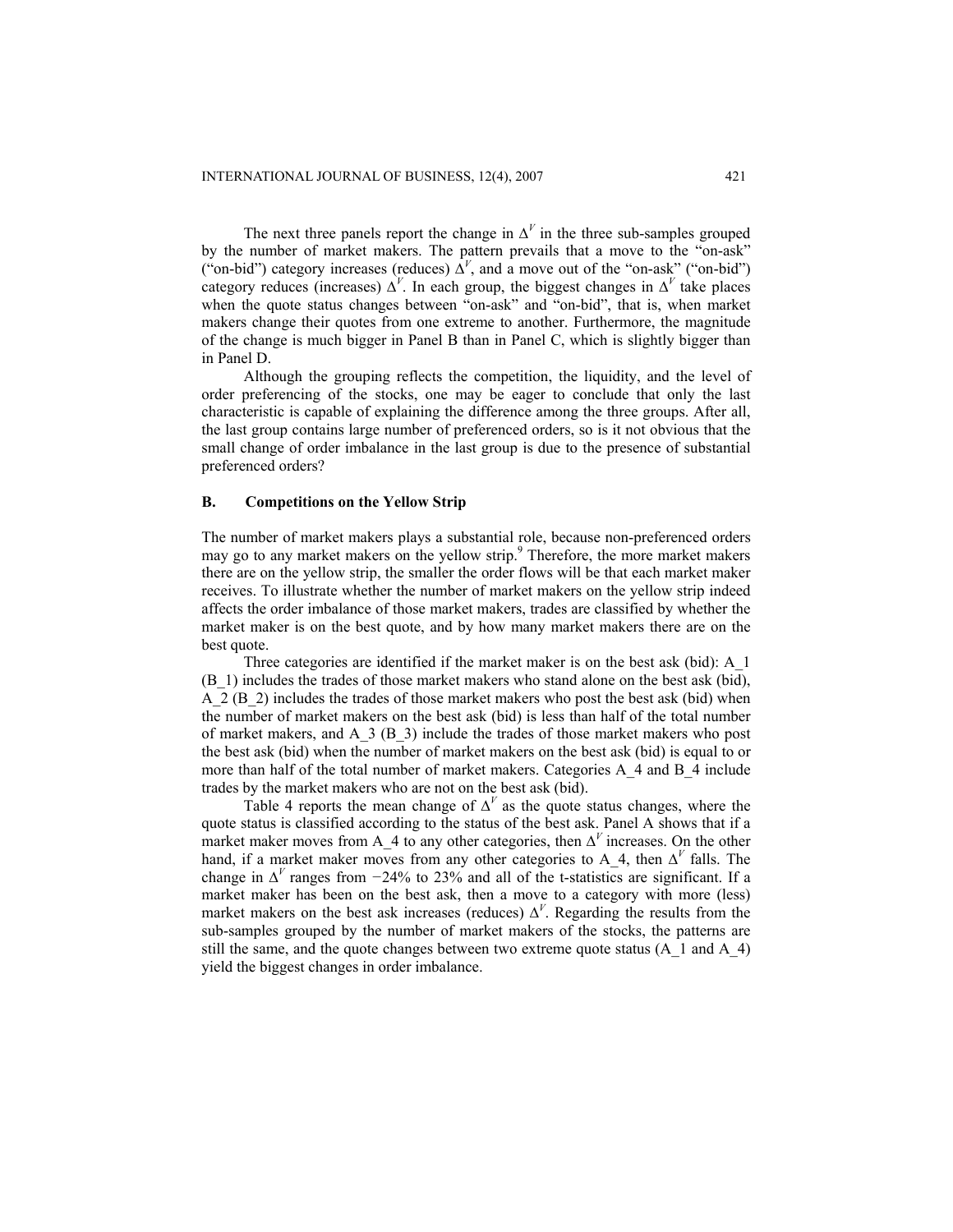**Table 4**  Change of volume imbalance with different number of market makers on the best ask

| Panel A. The full sample           |                    |                    |                    |                                      |                    |            |                    |            |  |  |  |  |
|------------------------------------|--------------------|--------------------|--------------------|--------------------------------------|--------------------|------------|--------------------|------------|--|--|--|--|
|                                    |                    | To: A <sub>1</sub> |                    | To: A <sub>2</sub>                   |                    | To: $A_3$  |                    | To: $A$ 4  |  |  |  |  |
| From:                              | Mean               | t-value            | Mean               | t-value                              | Mean               | t-value    | Mean               | $t$ -value |  |  |  |  |
| A <sub>1</sub>                     |                    |                    | $-7.03$            | $-8.72**$                            | $-19.47$           | $-20.69**$ | $-24.36$           | $-27.77**$ |  |  |  |  |
| A <sub>2</sub>                     | 16.64              | 22.96**            |                    |                                      | $-2.40$            | $-4.31**$  | $-8.70$            | $-33.59**$ |  |  |  |  |
| $A_3$                              | 26.35              | $26.65**$          | 4.62               | $13.11**$                            |                    |            | $-9.49$            | $-40.59**$ |  |  |  |  |
| $A_4$                              | 23.48              | $26.11**$          | 6.56               | $20.24**$                            | 4.63               | 21.99**    |                    |            |  |  |  |  |
| Panel B. 2-to-4 market maker group |                    |                    |                    |                                      |                    |            |                    |            |  |  |  |  |
|                                    | <b>To: A 1</b>     |                    | <b>To: A 2</b>     |                                      | To: $A_3$          |            | To: A <sub>4</sub> |            |  |  |  |  |
| From:                              | Mean               | t-value            | Mean               | t-value                              | Mean               | t-value    | Mean               | t-value    |  |  |  |  |
| A <sub>1</sub>                     |                    |                    |                    |                                      | $-18.96$           | $-13.83**$ | $-43.21$           | $-14.10**$ |  |  |  |  |
| A <sub>2</sub>                     |                    |                    |                    |                                      |                    |            |                    |            |  |  |  |  |
| $\overline{A}$ 3                   | 32.83              | $24.56**$          |                    |                                      |                    |            | $-32.17$           | $-33.22**$ |  |  |  |  |
| $A$ 4                              | 39.86              | $12.12**$          |                    |                                      | 17.49              | $17.83**$  |                    |            |  |  |  |  |
|                                    |                    |                    |                    | Panel C. 5-to-15 market maker group  |                    |            |                    |            |  |  |  |  |
|                                    | To: A <sub>1</sub> |                    | To: A <sub>2</sub> |                                      | To: A <sub>3</sub> |            | To: A <sub>4</sub> |            |  |  |  |  |
| From:                              | Mean               | t-value            | Mean               | t-value                              | Mean               | t-value    | Mean               | t-value    |  |  |  |  |
| $A_1$                              |                    |                    | $-5.78$            | $-4.41**$                            | $-23.11$           | $-12.66**$ | $-25.13$           | $-16.12**$ |  |  |  |  |
| A <sub>2</sub>                     | 17.12              | $14.50**$          |                    |                                      | $-3.53$            | $-4.20**$  | $-11.86$           | $-23.29**$ |  |  |  |  |
| $A_3$                              | 18.85              | $9.59**$           | 6.42               | $10.18**$                            |                    |            | $-8.37$            | $-22.16**$ |  |  |  |  |
| $A$ 4                              | 22.51              | 13.93**            | 8.51               | $13.57**$                            | 3.67               | $10.32**$  |                    |            |  |  |  |  |
|                                    |                    |                    |                    | Panel D. 16-to-19 market maker group |                    |            |                    |            |  |  |  |  |
|                                    | To: A <sub>1</sub> |                    | To: A <sub>2</sub> |                                      | To: A <sub>3</sub> |            | To: A <sub>4</sub> |            |  |  |  |  |
| From:                              | Mean               | t-value            | Mean               | $t$ -value                           | Mean               | t-value    | Mean               | t-value    |  |  |  |  |
| A <sub>1</sub>                     |                    |                    | $-7.83$            | $-7.67**$                            | $-16.54$           | $-9.36**$  | $-20.71$           | $-18.49**$ |  |  |  |  |
| A <sub>2</sub>                     | 16.31              | $17.82**$          |                    |                                      | $-1.24$            | $-1.70$    | $-7.40$            | $-24.74**$ |  |  |  |  |
| A <sub>3</sub>                     | 14.57              | $6.99**$           | 3.53               | $8.47**$                             |                    |            | $-5.85$            | $-19.85**$ |  |  |  |  |
| $A_4$                              | 21.67              | 18.98**            | 5.72               | 15.18**                              | 3.22               | $12.55**$  |                    |            |  |  |  |  |

The volume imbalance  $(\Delta^V)$  is the percentage of the buy volumes minus sell. The table reports the mean change in volume imbalance when the ask price quoted by the market maker change from one of the four status to another. The status A\_1, A\_2 and A\_3 indicates that the market maker posts the best ask alone, with less than half of the market makers, with half or more of the market makers, respectively. A\_4 indicates that the market maker does not post the best ask. One and two asterisks (\*) respectively indicate the t-values are significant at the 0.001 and 0.0001 level in classical statistics. Boldface t-values indicate that they are significant in Bayesian statistics. There are no more than four market makers of the stocks in Panel B so that there is no trade in A\_2.

Table 5 further reports the change of  $\Delta^V$  as the quote status change, where the quote status is classified according to the number of market makers on the best bid. It shows that if a market maker moves from B\_4 to any other categories, then ∆*<sup>V</sup>* falls. If a market maker moves from any other categories to B\_4, then ∆*<sup>V</sup>* increases. If a market maker has already been on the best bid, then  $\Delta^V$  falls (increases) when he moves to a category with more (less) market makers on the best bid. The sub-samples repeat the same pattern as Panel A.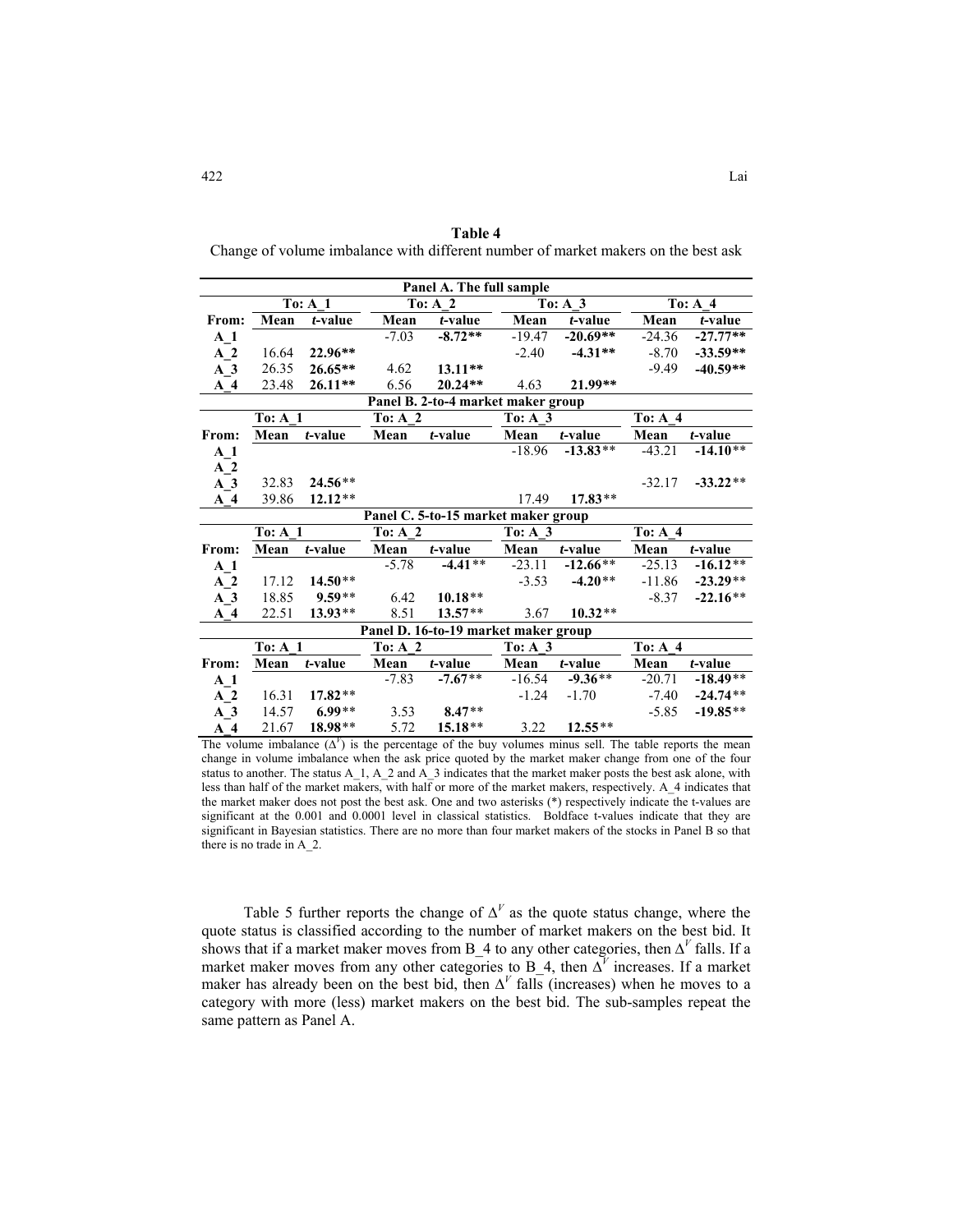|                  | To: B <sub>1</sub> |            | To: B <sub>2</sub> |                                      | Panel A. The full sample<br>To: B <sub>3</sub> |            |                            |           |  |
|------------------|--------------------|------------|--------------------|--------------------------------------|------------------------------------------------|------------|----------------------------|-----------|--|
| From:            | Mean               | t-value    | Mean               | $t$ -value                           | Mean                                           | t-value    | To: B <sub>4</sub><br>Mean | t-value   |  |
| $B_1$            |                    |            | 2.69               | $3.33**$                             | 13.79                                          | $14.21**$  | 21.71                      | $22.30**$ |  |
| B <sub>2</sub>   | $-10.42$           | $-13.80**$ |                    |                                      | $-0.03$                                        | $-0.06$    | 5.38                       | $20.53**$ |  |
| <b>B</b> 3       | $-29.03$           | $-29.25**$ | $-6.35$            | $-18.57**$                           |                                                |            | 5.78                       | $25.05**$ |  |
| B <sub>4</sub>   | $-24.40$           | $-24.35**$ | $-7.19$            | $-21.91**$                           | $-5.33$                                        | $-25.01**$ |                            |           |  |
|                  |                    |            |                    | Panel B. 2-to-4 market maker group   |                                                |            |                            |           |  |
|                  | To: B <sub>1</sub> |            | <b>To: B 2</b>     |                                      | <b>To: B 3</b>                                 |            | To: B 4                    |           |  |
| From:            | Mean               | t-value    | Mean               | t-value                              | Mean                                           | t-value    | Mean                       | t-value   |  |
| $B_1$            |                    |            |                    |                                      | 15.81                                          | $11.56**$  | 37.78                      | $11.06**$ |  |
| B <sub>2</sub>   |                    |            |                    |                                      |                                                |            |                            |           |  |
| $B_3$            | $-37.84$           | $-28.28**$ |                    |                                      |                                                |            | 26.83                      | $28.60**$ |  |
| <b>B</b> 4       | $-48.90$           | $-14.31**$ |                    |                                      | $-19.34$                                       | $-19.68**$ |                            |           |  |
|                  |                    |            |                    | Panel C. 5-to-15 market maker group  |                                                |            |                            |           |  |
|                  | To: B <sub>1</sub> |            | To: B <sub>2</sub> |                                      | To: B <sub>3</sub>                             |            | To: B <sub>4</sub>         |           |  |
| From:            | Mean               | t-value    | Mean               | t-value                              | Mean                                           | t-value    | Mean                       | t-value   |  |
| $B_1$            |                    |            | 2.15               | 1.71                                 | 14.22                                          | $7.16**$   | 23.98                      | $13.76**$ |  |
| B <sub>2</sub>   | $-10.98$           | $-8.91**$  |                    |                                      | $-0.19$                                        | $-0.25$    | 6.88                       | 13.24**   |  |
| <b>B</b> 3       | $-18.35$           | $-9.59**$  | $-7.35$            | $-11.56**$                           |                                                |            | 5.24                       | $14.11**$ |  |
| B <sub>4</sub>   | $-22.77$           | $-12.79**$ | $-10.04$           | $-16.15**$                           | $-6.65$                                        | $-18.39**$ |                            |           |  |
|                  |                    |            |                    | Panel D. 16-to-19 market maker group |                                                |            |                            |           |  |
|                  | To: B <sub>1</sub> |            | To: B <sub>2</sub> |                                      | To: $B_3$                                      |            | To: B <sub>4</sub>         |           |  |
| From:            | Mean               | t-value    | Mean               | t-value                              | Mean                                           | t-value    | Mean                       | t-value   |  |
| $B_1$            |                    |            | 3.11               | $2.96*$                              | 7.94                                           | $4.37**$   | 17.51                      | $14.20**$ |  |
| B <sub>2</sub>   | $-10.02$           | $-10.56**$ |                    |                                      | 0.11                                           | 0.17       | 4.77                       | 15.81**   |  |
| $\overline{B}$ 3 | $-14.98$           | $-6.85**$  | $-5.83$            | $-14.54**$                           |                                                |            | 1.98                       | $6.71**$  |  |
| <b>B</b> 4       | $-21.11$           | $-16.48**$ | $-5.89$            | $-15.32**$                           | $-2.17$                                        | $-8.36**$  |                            |           |  |

**Table 5** 

Change of volume imbalance with different number of market makers on the best bid

The volume imbalance  $(\Delta^V)$  is the percentage of the buy volumes minus sell. The table reports the mean change in volume imbalance when the bid price quoted by the market maker change from one of the four status to another. The status B 1, B 2 and B 3 indicates that the market maker posts the best bid alone, with less than half of the market makers, with half or more of the market makers, respectively. B\_4 indicates that the market maker does not post the best bid. One and two asterisks (\*) respectively indicate the t-values are significant at the 0.001 and 0.0001 level in classical statistics. Boldface t-values indicate that they are significant in Bayesian statistics. There are no more than four market makers of the stocks in Panel B, so that there is no trade in B\_2 group.

There are interesting similarities among the patterns exhibited in the last three panels of Table 4 and Table 5. For example, the changes of  $\Delta^V$  between adjacent quote categories are often modest, whereas that between A\_1 (B\_1) and A\_4 (B\_4) are quite substantial. Furthermore, the magnitude of change in volume imbalance in the first sub-group is still the biggest, but the change in the other two groups can be as big as 25%, i.e., the difference among the three groups is not as big as those found in Table 3. The classification in Table 3 does not consider the number of market makers posting the best ask or the best bid, and the "on-bid" and "on-ask" categories of the third group consist of trades with the presence of many "on-bid" or "on-ask" market makers. As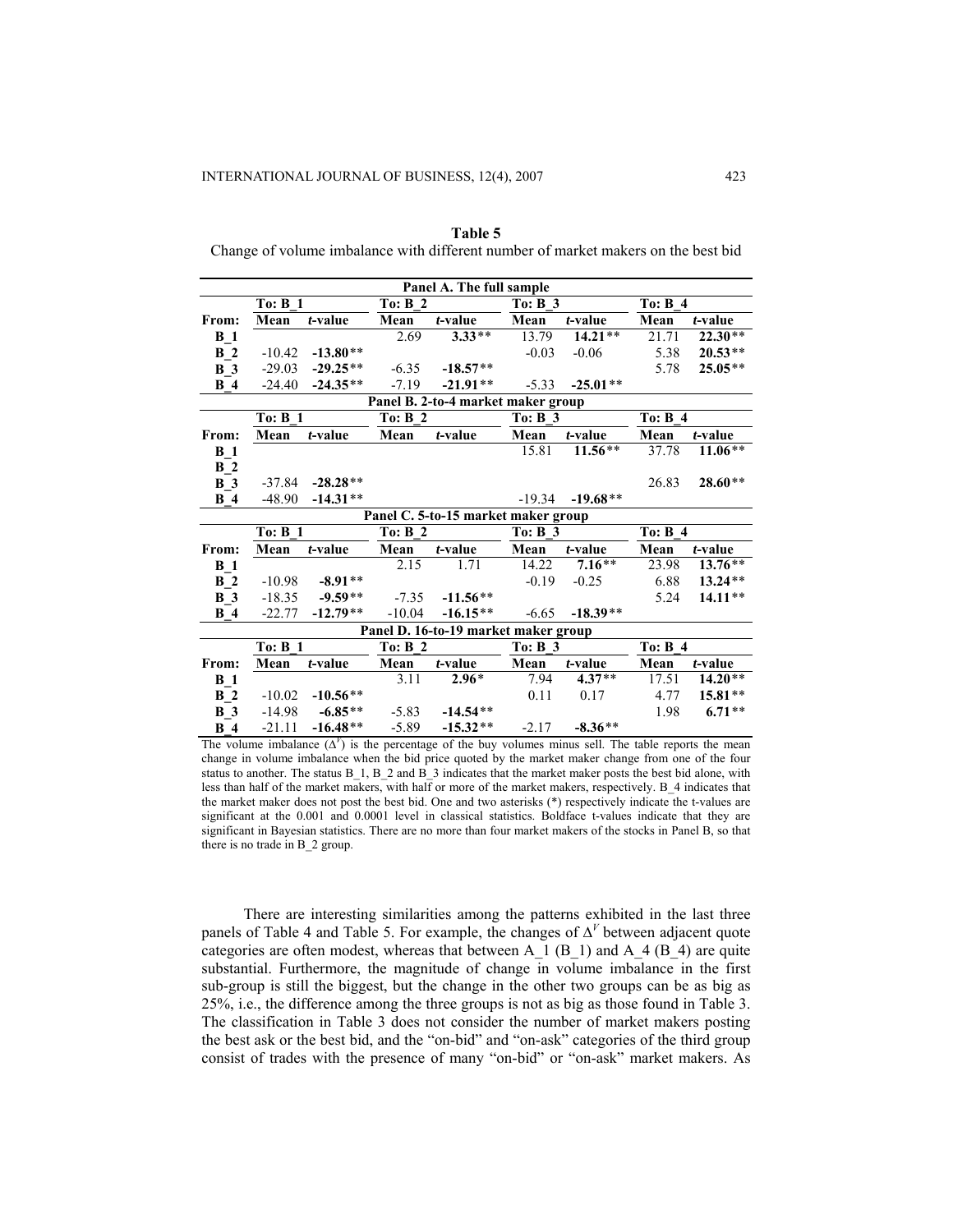non-preferenced orders are divided by them, any individual market maker only receives a small proportion of orders and the change in order imbalance is small. Competition in liquid stocks paradoxically undermines the link between quote status and order flows.

## **C. Order Imbalance, Number of Market Makers, and Preferenced Trades**

In Table 1, it has been shown that the proportion of preferenced trades increases with the number of market makers of the stocks. In Table 3, it has been shown that the magnitude of the change of volume imbalance decreases with the number of market makers. Although the evidence from the last section indicates that order imbalance depends on the competition on the yellow strip, the readers may still wonder whether the number of market makers only serves as a proxy for preferenced orders and has no marginal explanatory power for the imbalance.

To explore the role of preferenced orders on order imbalance, the stocks in each number-of-market-maker group are further classified into three categories by the proportion of preferenced orders. The three categories are (a) less than 40% of the orders are preferenced, (b) between 40% and 60% of the orders are preferenced, and (c) more than 60% of the orders are preferenced. Then a study similar to one in Section 3.2 is conducted to examine the change in volume imbalance when the market makers change their ask-quote status.<sup>10</sup>

Similar to the findings in the previous section, the results show that, with very rare exceptions, a move to a category with more (less) market makers on the best ask significantly increases (reduces)  $\Delta^V$ . The less number of market makers, or the less preferenced orders, the bigger the magnitude of change in  $\Delta^V$ . However, each variable has some explanatory power for the change in  $\Delta^V$  after controlling the other one. For example, comparing the groups with the same number of market makers, the magnitude of the change in  $\Delta^V$  is often smaller for the group with more preferenced orders. Comparing the groups with the same level of preferenced orders, the magnitude of the change is often smaller for the group with more market makers. The average difference of the magnitude of the change is 4.93% for the comparison with different level of order preferencing, and it is 5.80% with different number of market makers. It suggests that both the level of order preferencing and the number of market makers explain the volume imbalance; the latter cannot be regarded as only a proxy for the former.

## **IV. ORDER IMBALANCE AND TRADE SIZES**

In SEAQ market makers indeed honor the quotes up to a certain size, which is one or half times the Normal Market Size (NMS),<sup>11</sup> but they may negotiate the terms of trades with customers. When a customer seeks to execute a large order, it is not necessary for her to trade with those market makers who are posting the best quotes. It is possible, however, that posting the best quotes signals the willingness of the market makers to execute the large trades at lower costs. The signaling effect will therefore strengthen the link between quote and order flow.

To investigate the relationship between the sizes of trades and quote competition, trades are classified into groups based on the NMS. The majority of the trades are of less than 0.05 NMS multiples, but they only contribute less than 4% of the volume to the market. The volume concentrates on trades with sizes between one and seventy-five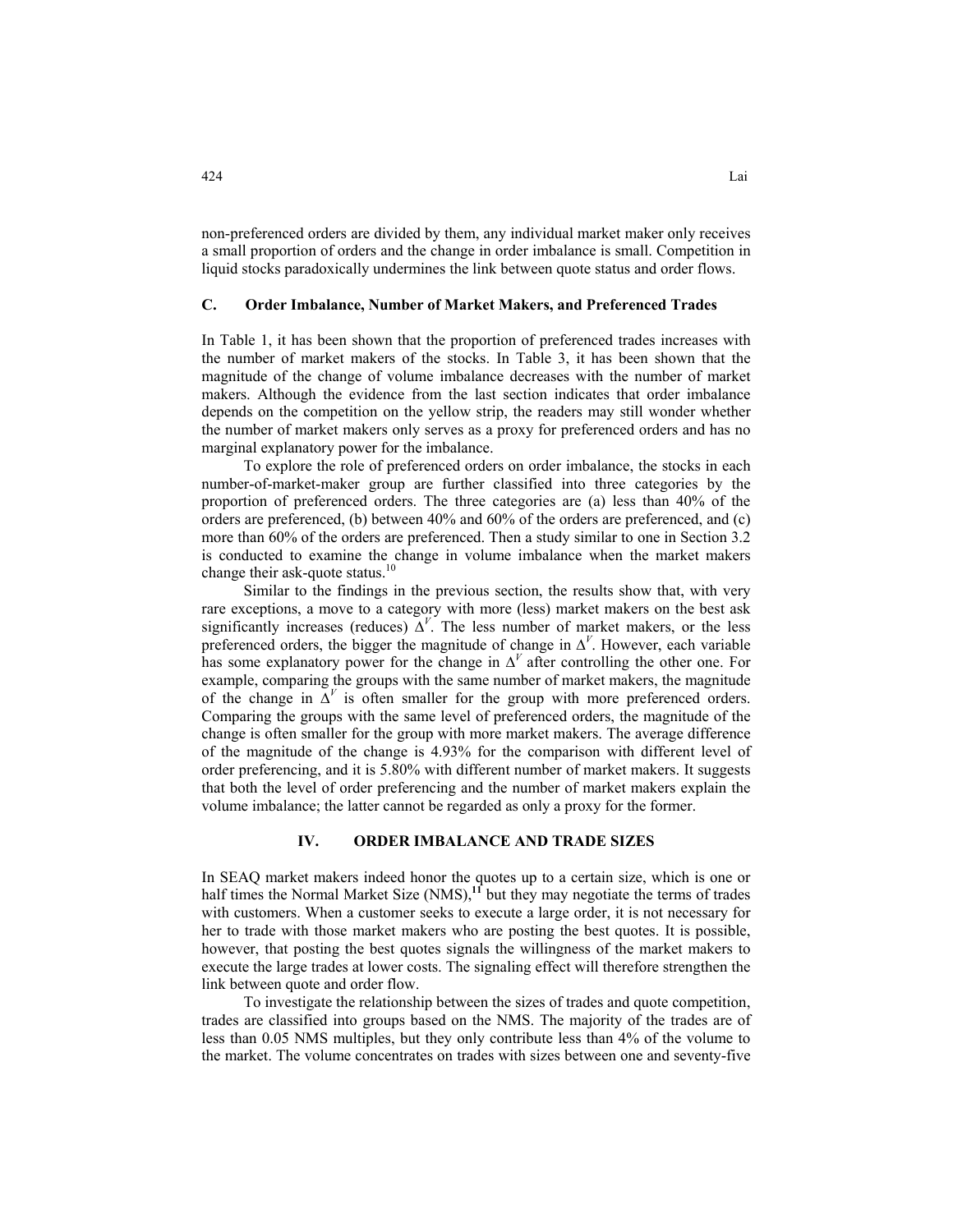NMS multiples.

Define  $\Delta^V$  similar to before as the percentage difference between buy and sell volumes in one of the four-way categories of a particular stock of a market maker within a particular size range. Table 6 presents the means and t-statistics of  $\Delta^V$  in different size groups.**<sup>12</sup>** The familiar pattern emerges from most of the size groups, where  $\Delta^V$  in the "on-ask" category is positive except for the group of trades smaller than 0.1 times NMS and trades bigger than 6 times NMS. The biggest  $\Delta^V$  in the category is 39.69%, which occurs with trades between 1 and 2 times NMS.

On the other hand,  $\Delta^V$  in the "on-bid" category is negative except for a big trade-size group. The smallest ∆*<sup>V</sup>* in the "on-bid" category is *−*44*.*82%, which occurs with trades between 1 and 2 times NMS, too. Furthermore,  $\Delta^V$  in the "on-ask" category is almost always bigger than that in the "on-both" or "straddle" category, which is bigger than that in "on-bid" category. The exceptions occur at the two biggest trade-size categories.

The most unbalanced order flows in both "on-bid" and "on-ask" categories overall occur around the size of one times NMS, as market makers are not obliged to trade above that size. Nevertheless, those who post one side of the best quote execute orders bigger than the quote size, implying that those who post the best quotes will trade with the public at *any* size. It is not surprising that the means of volume imbalance of the group with six times NMS or more show different signs in the "on-bid" or "on-ask" category, because the very large trades often experience lengthy negotiations. Some of them are pre-arranged (Franks and Schaefer, 1995); some of them are matched by market makers between two or more customers. The particularity of the very large trades implies that market makers are aware of the trades long before they are executed. Therefore, the quote status at the time of trade execution has little to do with the big trades.

| <b>NMS</b><br>multiples | On-ask   |           | On-both  |           | <b>Straddle</b> |            | On-bid   |            |
|-------------------------|----------|-----------|----------|-----------|-----------------|------------|----------|------------|
| between                 | Mean     | t-value   | Mean     | t-value   | Mean            | t-value    | Mean     | t-value    |
| $0 - 0.05$              | $-6.43$  | $-5.86**$ | $-13.66$ | $-9.08**$ | $-20.55$        | $-18.53**$ | $-27.20$ | $-26.24**$ |
| $0.05 - 0.1$            | $-2.90$  | $-2.51$   | $-8.78$  | $-5.10**$ | $-14.04$        | $-11.61**$ | $-22.05$ | $-19.98**$ |
| $0.1 - 0.2$             | 2.20     | 2.01      | $-7.46$  | $-4.83**$ | $-11.72$        | $-9.65**$  | $-23.28$ | $-22.44**$ |
| $0.2 - 0.5$             | 14.65    | $15.19**$ | $-4.73$  | $-3.61*$  | $-9.66$         | $-8.33**$  | $-28.24$ | $-31.12**$ |
| $0.5 - 1$               | 29.11    | $27.58**$ | $-5.05$  | $-3.40*$  | $-3.37$         | $-2.41$    | $-34.52$ | $-34.00**$ |
| $1 - 2$                 | 39.69    | $40.04**$ | $-7.58$  | $-5.23**$ | $-3.15$         | $-2.22$    | $-44.82$ | $-47.73**$ |
| $2 - 3$                 | 33.76    | $27.44**$ | $-4.43$  | $-2.57$   | $-1.60$         | $-0.90$    | $-34.50$ | $-29.17**$ |
| $3 - 6$                 | 16.25    | $12.44**$ | $-6.94$  | $-4.15**$ | $-0.90$         | $-0.50$    | $-17.82$ | $-14.41**$ |
| $6 - 75$                | $-7.11$  | $-5.31**$ | $-5.83$  | $-3.74*$  | $-4.77$         | $-2.40$    | 4.56     | $3.63*$    |
| > 75                    | $-15.05$ | $-3.30$   | $-1.33$  | $-0.30$   | 28.26           | 2.56       | $-2.01$  | $-0.48$    |

**Table 6**  Volume imbalance by sizes of trades

This table reports average volume imbalance in four quote-status categories: Posting the best ask only ("on-ask"), the best bid only ("on-bid"), both the best bid and ask ("on-both"), and neither ("straddling" the best quotes.) The imbalance, ∆*<sup>V</sup>* , is the percentage of the buy volumes minus sell. One and two asterisks (\*) respectively indicate the t-values are significant at the 0.001 and 0.0001 level in classical statistics. Boldface t-values indicate that they are significant in Bayesian statistics.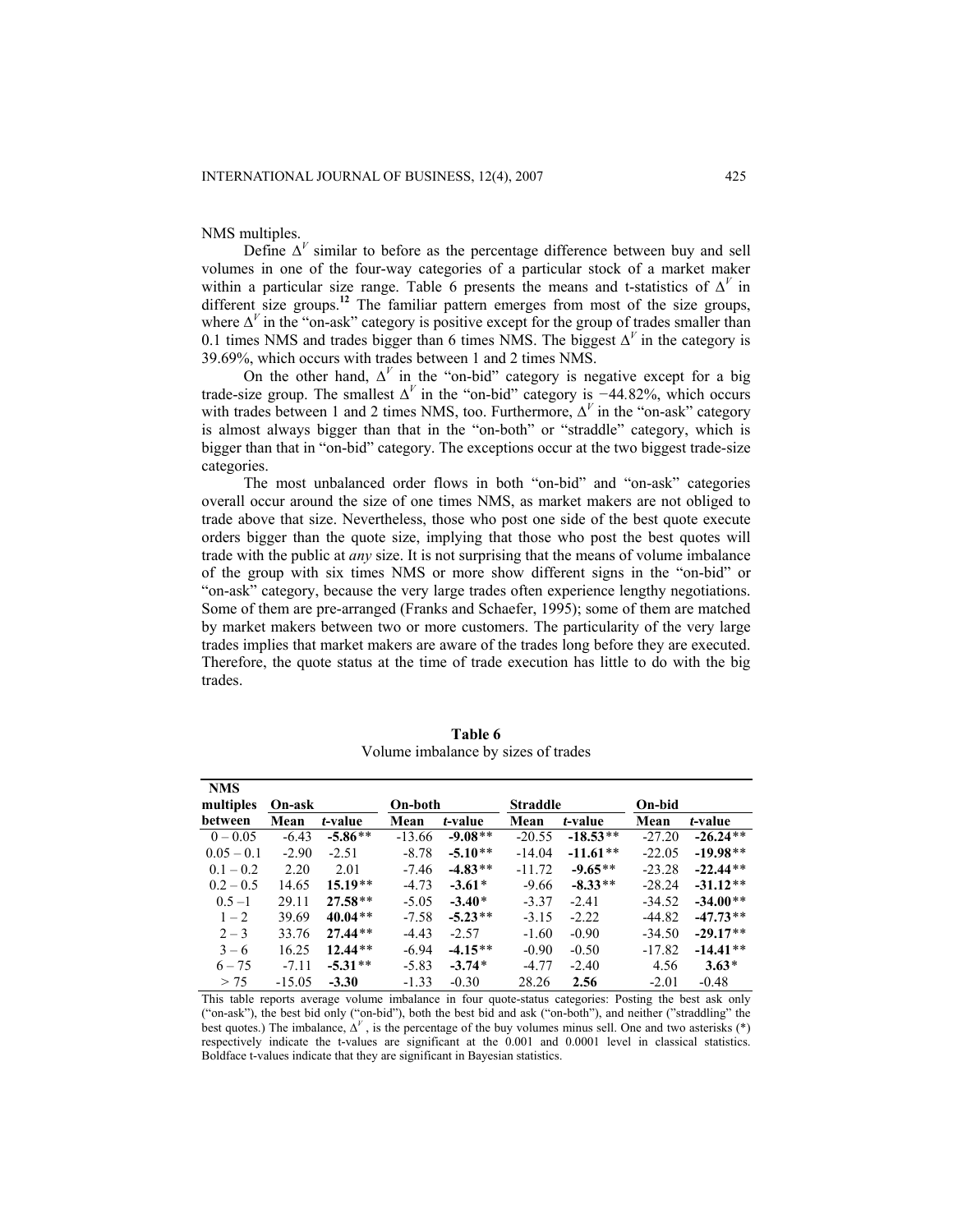What is really interesting is that the order imbalance concentrates on the very small trades. Order preferencing seems to be prevalent in small trades, and being on one side of the yellow strip does not attract many orders from that direction. In fact, the result is consistent with the early investigation of Board et al. (1996), in which they examine exclusively small trades and only detect a very weak link between quote status and order flows.

# **V. CONCLUSIONS**

Applying a detailed analysis to a rich data set, it is found that the quoting behavior of market makers is closely related to the order flows they receive. Those market makers who move to the best ask or leave the best bid will receive more buy volumes and less sell volumes. Those who move to the best bid or leave the best ask will receive more sell volumes and less buy volumes. The more market makers there are posting the best quotes, the smaller the effects will be of changing quotes on order imbalance. The relationship between quote status and order imbalance holds if the latter is measured in the number of trades instead of volume. The strongest link between trades and quotes is among medium to large trades.

The link between order flows and quote status is not established by the rule of the exchange under which the market makers are obliged to offer competitive prices. Instead, the evidence suggests that the quotes are driven by the intentions of market makers to adjust their inventory levels or to derive any gain from information. Posting the best quote, especially posting the best quote alone on one side, essentially reveals the willingness of market makers not only to trade up to a certain quote size, but to trade with the public at any size. Although the vast amounts of preferenced orders are not related to quotes, they are mainly small trades. Big trades go to those market makers who post the best quotes, and they generally get the volumes they want in the end.

## **ENDNOTES**

- 1. Part of this works was done when the author was at London School of Economics. I thank Market Quality Group, the London Stock Exchange for providing data, and John Board, Chuang-Chang Chang, Lucie Chaumeton, Andrew Ellul, Bruce Lehmann, Narayan Naik, Charles Sutcliffe, Stephen Wells, and an anonymous referee for helpful comments.
- 2. The most liquid stocks have been traded in an electronic system SETS since 1997. Recently, the Exchange has set up a new system, SETSmm, for moderately liquid stocks, where market makers are obliged to post limit orders in the electronic order book.
- 3. Chan et al. (1995) observe similar patterns in NASDAQ.
- 4. Because the best quotes are highlighted in yellow color on the SEAQ screen, they are also known as "the yellow strip." Another jargon for the best quote is "touch" (Hansch et al., 1998).
- 5. The Pearson correlation coefficient of the number of a stock's market makers and its proportion of preferenced orders is 0.7571.
- 6. In SEAQ, the only orders market makers receive are market orders, and the number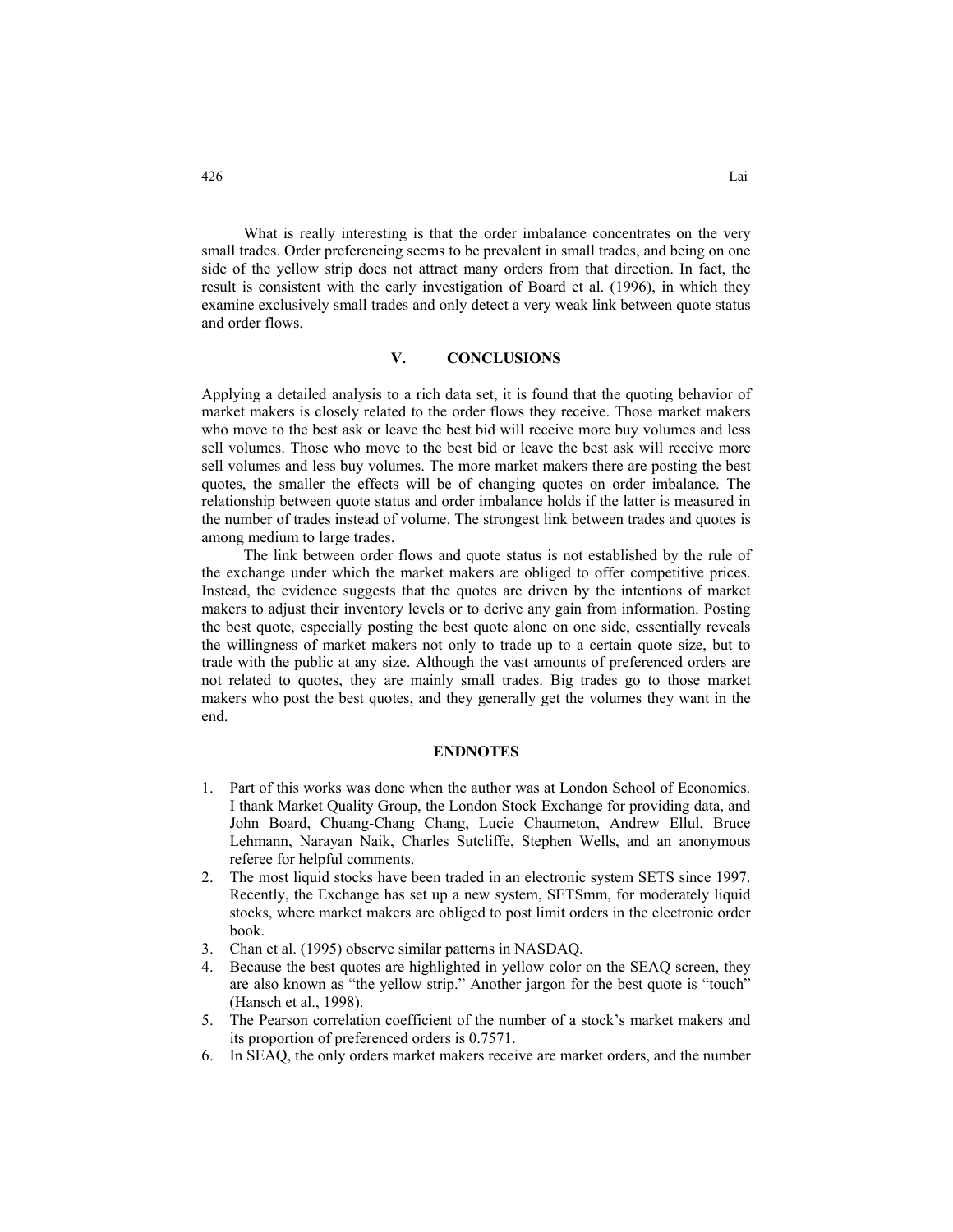of trades and the number of orders are equivalent.

- 7. A trade occurs in a dealership market when a broker-dealer routes an order to a market maker. If no investor is willing to trade, then  $\Delta^V$  is zero regardless of the quote status. Therefore, the periods during which no trades occur are excluded from the analysis. The sample selection increases the weights of the liquid stocks in the full sample, but it does not affect the sub-samples grouped by the number of market makers.
- 8. The quote status of a market maker may switch between "on-both" and "straddle", because (a) the market maker himself widens or shrinks the spread, which rarely happens; (b) two or more market makers move the quotes to opposite directions simultaneously, which is even less likely to happen.
- 9. Theoretical models of dealership markets often assume that non-preferenced orders are equally split among those market makers who post the best quotes (Bondarenko 2001; Kandel and Marx 1997; 1999; Vogler 1997).
- 10. To save the space, only the key results are summarized below. The detailed report is available from the author upon request.
- 11. The NMS is a measure computed by the LSE to capture the equivalence of 2.5% of daily trading volume.
- 12. Note that this is a static analysis extended from Table 2. A dynamic analysis of dividing trades according to quote status and trade size would not only be excessively complicated but the result would also be difficult to interpret, even if the number of trade-size categories were reduced to two.

#### **REFERENCES**

- Board, John L. G., Anne Fremault Vila, and Charles M. S. Sutcliffe, 1996, "Market Maker Heterogeneity and Order Preferencing," Manuscript, London School of Economics.
- Board, John L. G., Anne Fremault Vila, and Charles M. S. Sutcliffe, 2000, "Market Maker Performance: The Search for Fair Weather Market Makers," *Journal of Financial Services Research* 17, 259–276.
- Bondarenko, Oleg, 2001, "Competing Market Makers, Liquidity Provision, and Bid-Ask Spreads," *Journal of Financial Markets* 4, 269–308.
- Chan, K.C., William G. Christie, and Paul Schultz, 1995, "Market Structure and the Intraday Pattern of Bid-Ask Spreads for NASDAQ Securities," *Journal of Business*  68, 35–60.
- Chang, Rosita P., Chunlin Liu, and S. Ghon Rhee, 2000, "Is the London Market Competitive? A Study of Trading Behavior of London Market Makers," Working paper, University of Hawaii.
- Chung, Kee H., Chairat Chuwonganant, and D. Timothy McCormick, 2004, "Order Preferencing and Market Quality on NASDAQ before and after Decimalization," *Journal of Financial Economics* 71, 581–612.
- Connolly, Robert A., 1989, "An Examination of the Robustness of the Weekend Effect," *Journal of Financial and Quantitative Analysis* 24, 133–169.
- Franks, Julian, and Stephen Schaefer, 1995, "Equity Market Transparency on the London Stock Exchange," *Journal of Applied Corporate Finance* 8, 70–77.
- Hansch, Oliver, Narayan Naik, and S. Viswanathan, 1998, "Do Inventories Matter in